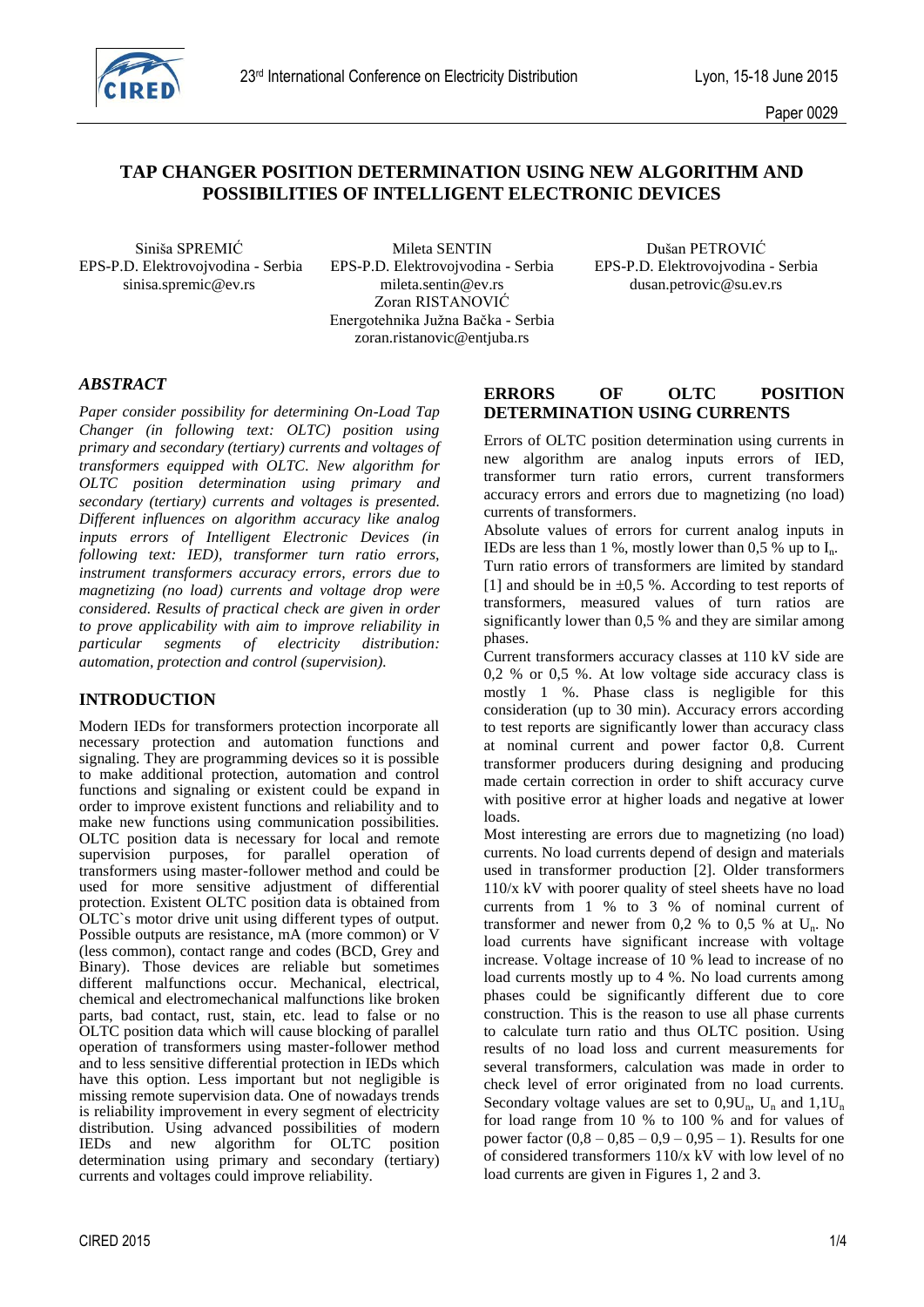



Fig. 1 Error characteristics at  $0.9U_n$ 



Fig. 2 Error characteristics at  $U_n$ 



Fig. 3 Error characteristics at  $1,1U_n$ 

Figures 1, 2 and 3 show that error originated from magnetizing (no load) currents have tendency of increase in cases od decreasing load and power factor value and increasing voltage.  $U_n$  of considered transformers is 21 kV and normal operating voltages are in range from 20 kV to 21 kV, power factor values are in range from 0,92 to 0,98 and loads which have significant daily or season changes are mostly greater than 30 %. It can be assumed that error of magnetizing currents at normal operating conditions should be less than 0,6 % which is less than 0,4 position for voltage step of 1,6 %.

## **ERRORS OF OLTC POSITION DETERMINATION USING VOLTAGES**

Errors of OLTC determination using voltages in new algorithm are analog inputs errors of IED, transformer turn ratio errors, voltage transformers accuracy errors, errors due to load currents of transformers and load asymmetry among phases and error of parallel operation of transformers.

Absolute values of errors for voltage analog inputs in IEDs are less than 1 %, mostly lower than 0,5 %.

Turn ratio errors of transformers are limited by standard [1] and should be in  $\pm 0.5$  %. According to test reports of transformers, measured values of turn ratios are significantly lower than 0,5 % and they are similar among phases.

Voltage transformers accuracy classes at 110 kV side are 0,2 % or 0,5 % [3, 4]. At low voltage side accuracy class is mostly 1 % [3, 4]. Phase class is negligible for this consideration (up to 30 min). Accuracy errors according to test report are significantly lower than accuracy class at nominal voltage.

Symmetrical or asymmetrical load currents have the greatest influence in OLTC position determination using primary and secondary voltages. Voltage drop in transformer impedance which is mostly reactance have significant values at normal operating conditions.

Figure 4 shows difference of calculated and set (real) OLTC position using voltage drop calculation for considered transformer.



Fig. 4 Difference of calculated and real OLTC position

It is obvious that voltage drop and difference of calculated and set (real) position have low value at power factor  $cos\varphi=1$  and difference has significant value even for power factor  $cos(\phi=0.99$ .

OLTC position determination using voltages of paralleled transformers is not possible because transformers have same primary and secondary voltages no matter of actual positions of paralleled transformers. Because of that it is not possible to determine accurate OLTC position using new algorithm from voltages in case of parallel operation of transformers.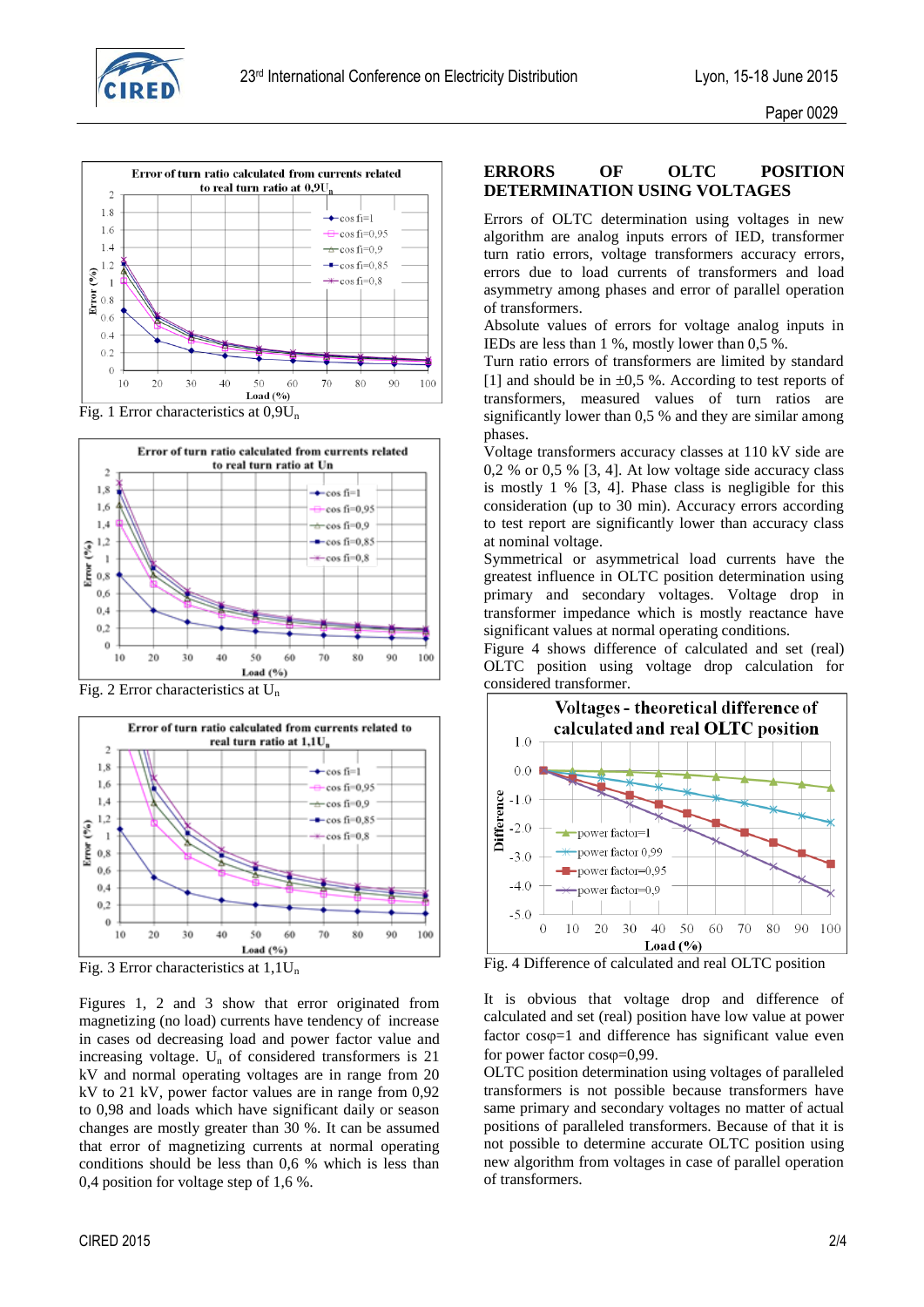

#### **NEW ALGORITHM FOR OLTC POSITION DETERMINATION**

OLTC position determination using primary and secondary (tertiary) currents and voltages need certain prerequisites. In order to simplify consideration only primary and secondary currents and voltages will be considered. It is necessary to set some parameters at IED. Those parameters are nominal turn ratio  $m_{12sr}$ , step voltage  $V_s$  (%) and overal number of positions with different turn ratio  $n_{uk}$  (transition positions and positions without turn ratio change are exluded). IEDs should have analog inputs for all three primary and secondary currents and voltages. New algorithm is given in following equation

equation  
\n
$$
n_{RS} = n_{uk} - \frac{m_{meas} - m_{12sr} \cdot \left(1 - \frac{V_s}{100} \cdot \left(\frac{n_{uk} - 1}{2}\right)\right)}{m_{12sr} \cdot \frac{V_s}{100}}
$$
\n(1)

or in simplified form

$$
n_{RS} = \frac{100}{V_s} \left( 1 - \frac{m_{meas}}{m_{12sr}} \right) + 0.5 \cdot n_{uk} + 0.5
$$
 (2)

Equation for calculated turn ratio from primary and secondary currents  $m_{meas}$  is

$$
m_{meas} = \frac{I_{Llsec} + I_{L2sec} + I_{L3sec}}{I_{L1prim} + I_{L2prim} + I_{L3prim}}
$$
(3)

or from primary and secondary voltages  $m_{\text{meas}}$  is

$$
m_{meas} = \frac{U_{L1prim} + U_{L2prim} + U_{L3prim}}{U_{L1sec} + U_{L2sec} + U_{L3sec}}
$$
(4)

Calculated ( $m$ easured") OLTC position  $n_{RS}$  using new algorithm shall be rounded to integer value. Using averaged value of currents or voltages at certain period (e.g. several sine periods) is the way to use algortihm. Because of faults in supplied network or at opposite side of the transformer there is possibility that high values of currents or sudden voltage changes occur. This could lead to higher level of accuracy errors at particular periods of time. Increased accuracy errors is the reason to ignore this periods. This will not cause any malfunction because faults with high currents should be disconnected by protecting devices very fast and automatic voltage regulation is slow procedure compared to protection functions. Whole process of OLTC position change, depending of type of OLTC, lasts from  $\frac{1}{2}$  to 7 seconds so exluding some periods will not cause reliability decrease. Higher voltage drop, depending on parameters set at automatic voltage regulator, will cause that automatic voltage regulator block OLTC operation so calculated OLTC position prior to blocking will be in use.

#### **PRACTICAL CHECK OF NEW ALGORTHM**

In order to prove applicability of proposed algorithm practical check was made. Several different transformers 110/21/10,5 kV/kV/kV and 110/36,75/10,5 kV/kV/kV with nominal power of 31,5 and 20 MVA and step voltage 1,6 % and 1,5 % were checked. Transformers have IED units of three different producers.

Power factor values were within range of 0,93 to 0,99. Primary voltages were within range of 108 kV to 116,9 kV. Secondary voltages were within ranges of 19,9 kV to 21,17 kV and 35,14 kV to 36,09 kV. Whole OLTC position range is from 1 to 21 and for practical check it was from 6 to 21.

Figure 5 shows difference of "measured" OLTC position using currents and real OLTC position. All differences are less than 0,5 so rounded value of "measured" OLTC position will be equal to real OLTC position.



Fig. 5 Difference of measured and real OLTC position

Figure 6 shows difference of "measured" OLTC position using voltages and real OLTC position. One phase to phase voltage was used in calculation instead all three phase voltages. Load increasing lead to OLTC position difference increasing similar to characteristics from Figure 4. Up to about 30 % of load difference of "measured" to real OLTC position is less than 0.5 so rounded OLTC position will be equal to real.



Fig. 6 Difference of measured and real OLTC position